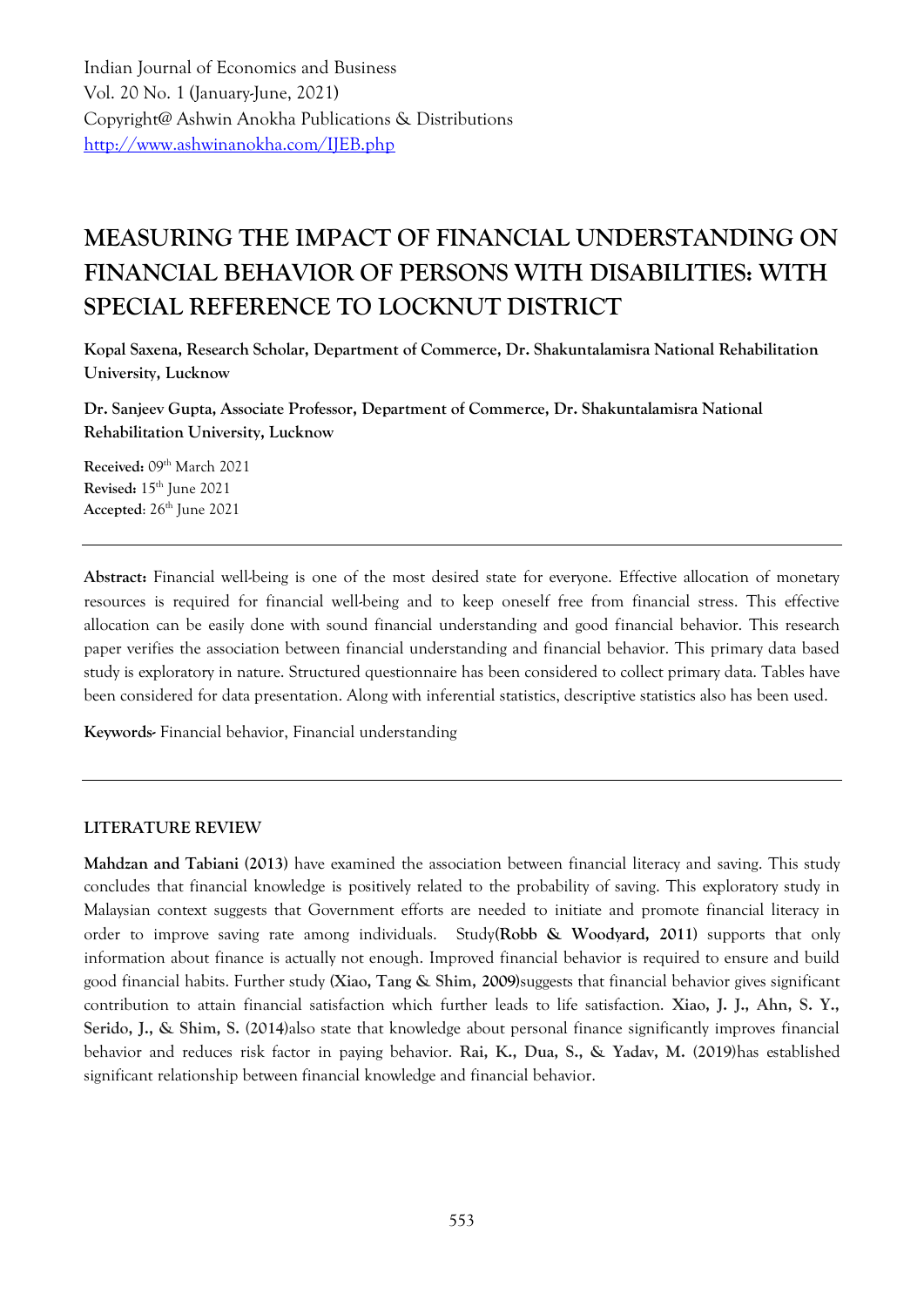# **Measuring the Impact of Financial Understanding on Financial Behavior of Persons with Disabilities: With Special Reference to Locknut District**

# **INTRODUCTION**

Financial behavior can be elaborated as human behavior that is associated to management of finance. Further financial understanding is an ability or skill to know money related matters. Financial understanding and financial behavior both are significant components of financial capabilities.

# **OBJECTIVES OF THE STUDY**

Objectives of this study are as follows;

- 1. To analyze the impact of financial understanding on financial behavior.
- 2. To check whether there is any significant difference between male and female towards financial behavior
- 3. To check whether there is any significant difference between male and female towards Financial Understanding.
- 4. To check whether there is any significant difference in financial behavior in terms of educational level.
- 5. To check whether there is any significant difference in Financial Understanding at different education levels.

### **SIGNIFICANCE OF THE STUDY**

This study is significant as it throws light on two important concepts referred as financial understanding and financial behavior. Sound financial understanding and rational financial behavior is required for financial wellbeing of an individual. This study shows association between financial understanding and financial behavior.

#### **RESEARCH METHODOLOGY**

This cross sectional research has been carried out with the help of primary data collected. 250 structured questionnaires had been distributed out of which 102 (40.8%) received back. No missing value could be found in received data. To check internal consistency or reliability, alpha value has been computed. Various tests like; t test and ANOVA have been applied to attain set objectives. Factor analysis and Regression analysis have also been considered in the study. Tables have been undertaken for data presentation.

### **HYPOTHESIS**

- **1.**  $H_{01}$  = There is no significant impact of financial understanding on financial behavior.
- **2.**  $H_{02}$ = There is no significant difference between male and female towards financial behavior.
- **3.** H03= There is no significant difference between male and female towards financial understanding.
- **4.** H04= There is no significant difference in financial behavior on the basis of education level.
- **5.** H<sub>05</sub>= There is no significant difference in financial understanding on the basis of education level.

### **DATA ANALYSIS**

Alpha value for three items of financial understanding and eight items of financial behavior is .875 and .953 respectively. Further overall alpha value for total eleven items is .929. All computed three alpha values are higher than .70. Hence the scale which has been considered for the study is completely reliable.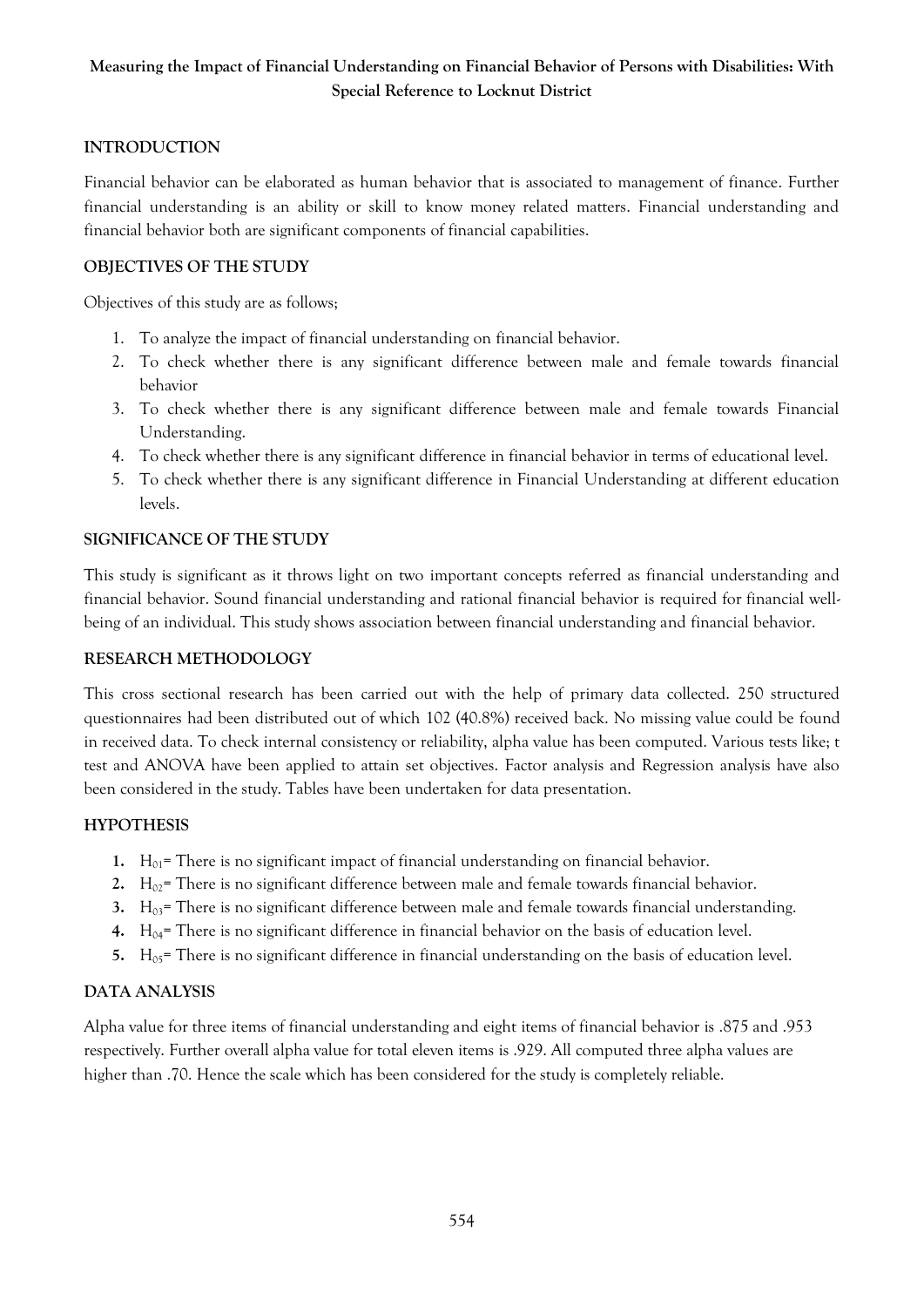| Table 1.0. |
|------------|
|            |

| Item                                                                   | Component | Eigen | Cronbach's |
|------------------------------------------------------------------------|-----------|-------|------------|
| No                                                                     | Loadings  | Value | Alpha      |
| I- Financial Behaviour                                                 |           |       |            |
| FB1: I always try to increase my saving                                | .865      |       |            |
| FB2: I always maintain balance between my income and expenditure       | .873      |       |            |
| FB3: I prepare budget to attain my financial goals                     | .847      |       |            |
| FB4: I think twice before spending                                     | .846      | 6.512 | .953       |
| FB5: I do not regularly check my bank statements for inconsistencies   | .815      |       |            |
| FB6: I check the accuracy of transaction then file them                | .852      |       |            |
| FB7: I have ability to manage my finances                              | .904      |       |            |
| FB8: I have been explained how to manage my finances before            | .812      |       |            |
| attending college                                                      |           |       |            |
| <b>II-Financial Understanding</b>                                      |           | Eigen | Cronbach's |
|                                                                        |           | Value | Alpha      |
| FU1: I can easily differentiate between my essential and non-essential | .909      |       |            |
| expenditure                                                            |           |       |            |
| FU2: I know the meaning and significance of financial planning         | .845      | 1.998 | .875       |
| FU3: I understand the difference between my needs and wants            | .884      |       |            |

## **HYPOTHSIS TESTING**

 **H01 = There is no significant impact of financial understanding on financial behavior.**

Regression analysis method has been used to quantify the impact of Financial Understanding (Independent variables) on Financial Behavior (Dependent variable) of the respondent.

| <b>Model Summary</b>                               |                   |          |            |               |  |
|----------------------------------------------------|-------------------|----------|------------|---------------|--|
|                                                    |                   |          | Adjusted R | Std. Error of |  |
| Model                                              | R                 | R Square | Square     | the Estimate  |  |
|                                                    | .532 <sup>a</sup> | .283     | .276       | .99577        |  |
| a. Predictors: (Constant), Financial Understanding |                   |          |            |               |  |

## **Table 2.0.**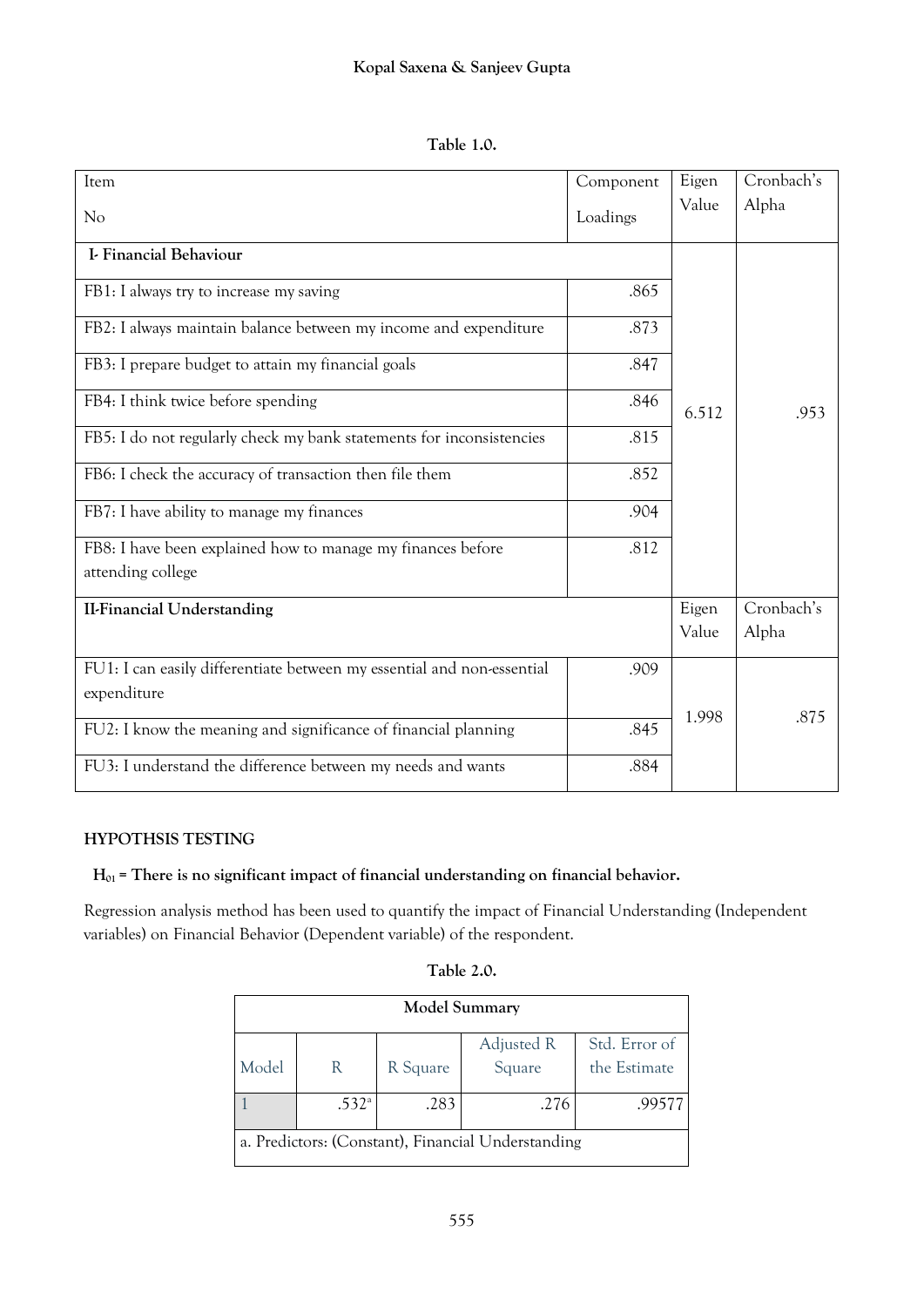# **Measuring the Impact of Financial Understanding on Financial Behavior of Persons with Disabilities: With Special Reference to Locknut District**

The R-Squared value shows that most of the estimates, to the extent of 28.3% fit closely to the assumed values (Table 1.0).

|       | ANOVA <sup>a</sup>                         |                   |     |             |        |                   |  |
|-------|--------------------------------------------|-------------------|-----|-------------|--------|-------------------|--|
| Model |                                            | Sum of<br>Squares | df  | Mean Square | F      | Sig.              |  |
|       | Regression                                 | 39.094            |     | 39.094      | 39.427 | .000 <sup>b</sup> |  |
|       | Residual                                   | 99.156            | 100 | .992        |        |                   |  |
|       | Total                                      | 138.249           | 101 |             |        |                   |  |
|       | a. Dependent Variable: Financial Behaviour |                   |     |             |        |                   |  |

ANOVA table shows that the computed significance value is .000<.05.

#### **Table 3.0**

|       | Coefficients <sup>a</sup>                 |                             |            |                              |       |      |  |  |
|-------|-------------------------------------------|-----------------------------|------------|------------------------------|-------|------|--|--|
|       |                                           | Unstandardized Coefficients |            | Standardized<br>Coefficients |       |      |  |  |
| Model |                                           | В                           | Std. Error | <b>Beta</b>                  | t     | Sig. |  |  |
|       | (Constant)                                | .845                        | .402       |                              | 2.103 | .038 |  |  |
|       | <b>Financial Understanding</b>            | .602                        | .096       | .532                         | 6.279 | .000 |  |  |
|       | a. Dependent Variable: Financial Behavior |                             |            |                              |       |      |  |  |

The "Sig" column of the table indicates that the independent variables are having significant impact on dependent variables as the values are less than 0.05 and hence are a good fit in this model.

The regression equation from above unstandardized coefficient data is;

 $Y=a+Bx$ 

Hence,

Financial Behavior = 0.845 + 0.602 (Financial Understanding)(Table 3.0)

Above explanation shows that null hypothesis ( $H_0$  = There is no significant impact of financial understanding on financial behavior) is rejected.

### **H02 = There is no significant difference between male and female towards financial behavior**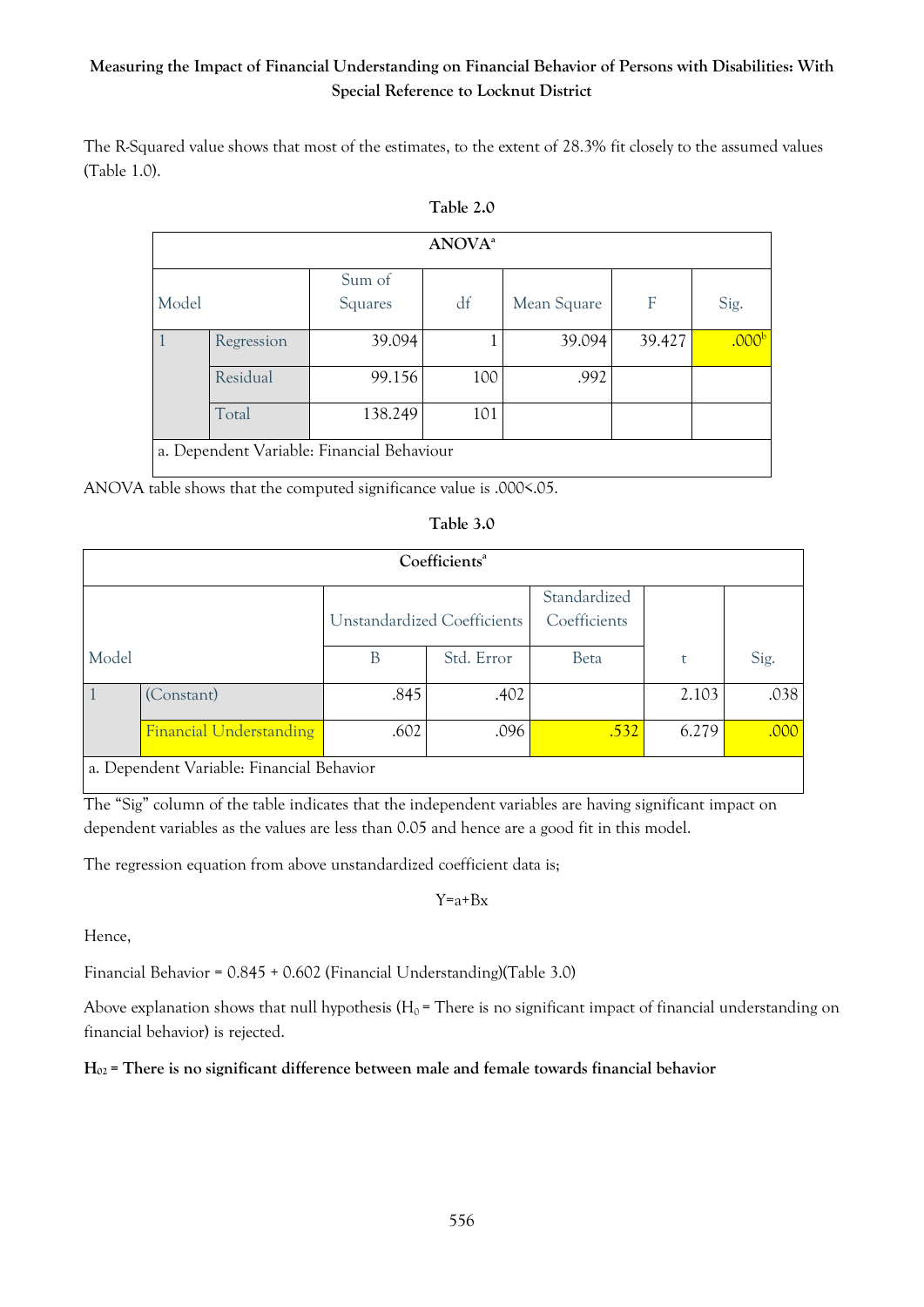| Table 4.0 |
|-----------|
|-----------|

| <b>Independent Samples Test</b>            |                         |       |                               |                                   |  |  |
|--------------------------------------------|-------------------------|-------|-------------------------------|-----------------------------------|--|--|
|                                            | Financial Behavior      |       |                               |                                   |  |  |
|                                            |                         |       | Equal<br>variances<br>assumed | Equal<br>variances not<br>assumed |  |  |
| Levene's Test for Equality<br>of Variances | F                       |       | 57.332                        |                                   |  |  |
|                                            | Sig.                    |       | .000                          |                                   |  |  |
| t-test for Equality of                     | t                       |       | 8.453                         | 9.571                             |  |  |
| Means                                      | df                      | 100   | 85.172                        |                                   |  |  |
|                                            | Sig. (2-tailed)         |       | .000                          | .000                              |  |  |
|                                            | Mean Difference         |       | 1.52708                       | 1.52708                           |  |  |
|                                            | Std. Error Difference   |       | .18066                        | .15955                            |  |  |
|                                            | 95% Confidence Interval | Lower | 1.16866                       | 1.20987                           |  |  |
|                                            | of the Difference       | Upper | 1.88551                       | 1.84430                           |  |  |
| <b>Independent Samples Test</b>            |                         |       |                               |                                   |  |  |

Table 4.0 indicates that the significance value is .000 which is less than .05. Hence, null hypothesis ( $H_{02}$  = There is no significant difference between male and female towards financial behavior**)** is rejected.

# **H03 = There is no significant difference between male and female towards financial understanding**

**Table 5.0**

| <b>Independent Samples Test</b>            |                 |                               |                                   |  |
|--------------------------------------------|-----------------|-------------------------------|-----------------------------------|--|
|                                            |                 | Financial Understanding       |                                   |  |
|                                            |                 | Equal<br>variances<br>assumed | Equal<br>variances not<br>assumed |  |
| Levene's Test for Equality<br>of Variances | $\mathbf{F}$    | 24.407                        |                                   |  |
|                                            | Sig.            | .000                          |                                   |  |
| t-test for Equality of<br>Means            | t               | 5.173                         | 5.934                             |  |
|                                            | df              | 100                           | 79.295                            |  |
|                                            | Sig. (2-tailed) | .000                          | .000                              |  |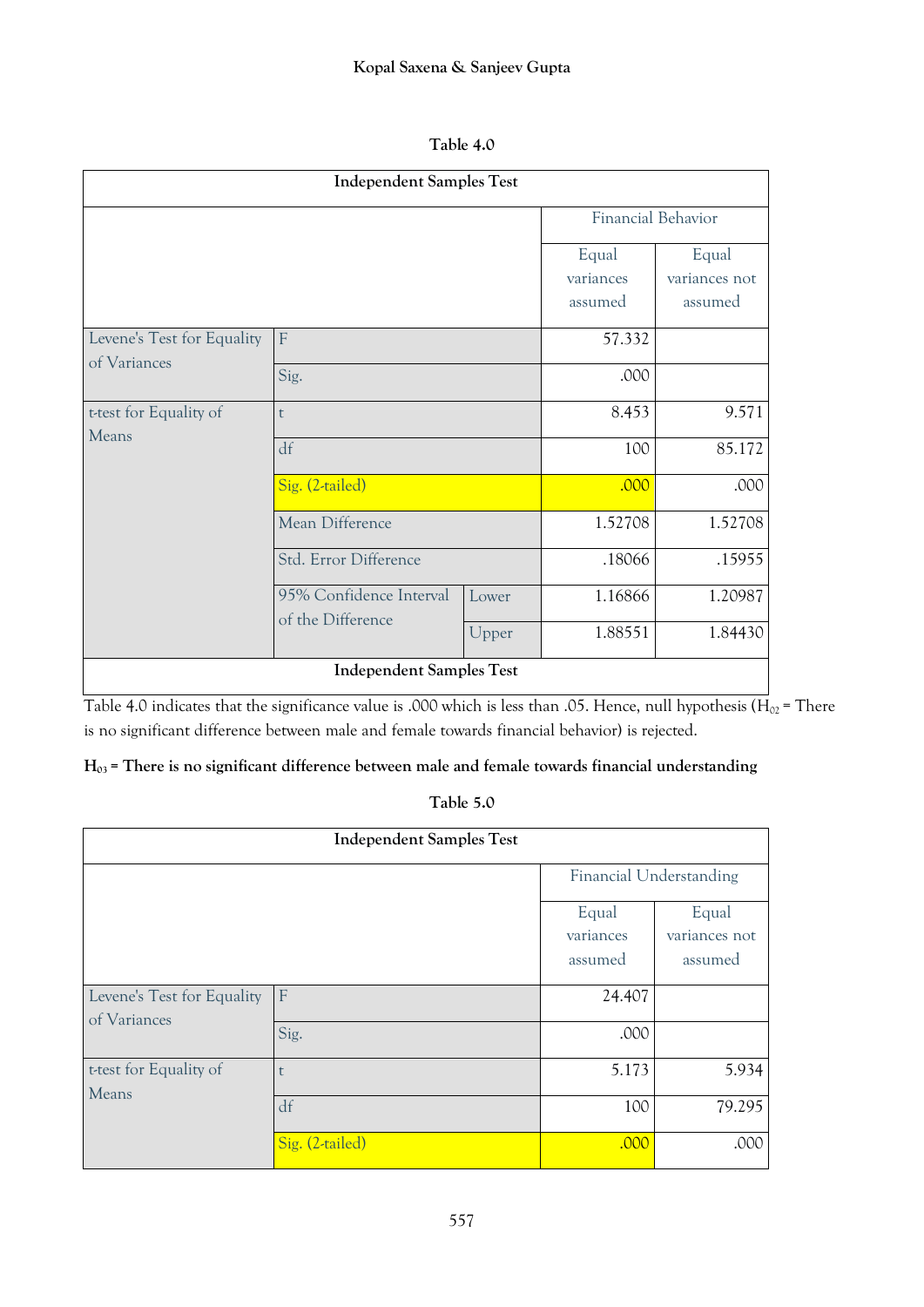# **Measuring the Impact of Financial Understanding on Financial Behavior of Persons with Disabilities: With Special Reference to Locknut District**

|  | Mean Difference                                                       |       | .96032  | .96032  |
|--|-----------------------------------------------------------------------|-------|---------|---------|
|  | Std. Error Difference<br>95% Confidence Interval<br>of the Difference |       | .18566  | .16183  |
|  |                                                                       |       | .59198  | .63822  |
|  |                                                                       | Upper | 1.32865 | 1.28242 |

Table 5.0 shows that significance value is .000 which is <.05. Hence, null hypothesis (H<sub>03</sub> = There is no significant difference between male and female towards financial understanding) is rejected.

### **H04 = There is no significant difference in financial behavior on the basis of education level**

| <b>ANOVA</b>          |                                 |     |             |        |      |  |
|-----------------------|---------------------------------|-----|-------------|--------|------|--|
| Financial Behavior    |                                 |     |             |        |      |  |
|                       | Sum<br><sub>of</sub><br>Squares | df  | Mean Square | F      | Sig. |  |
| <b>Between Groups</b> | 71.726                          | 3   | 23.909      | 35.222 | .000 |  |
| Within Groups         | 66.523                          | 98  | .679        |        |      |  |
| Total                 | 138.249                         | 101 |             |        |      |  |

Table 6.0 shows that significance value is .000 which is <0.05. Hence, null hypothesis (H<sub>04</sub> = There is no significant difference in financial behavior on the basis of education level) is rejected.

### **H05 = There is no significant difference in financial understanding on the basis of education level**

| abie |  |
|------|--|
|      |  |

| <b>ANOVA</b>            |                   |     |             |        |      |  |  |
|-------------------------|-------------------|-----|-------------|--------|------|--|--|
| Financial Understanding |                   |     |             |        |      |  |  |
|                         | Sum of<br>Squares | df  | Mean Square | F      | Sig. |  |  |
| <b>Between Groups</b>   | 49.245            | 3   | 16.415      | 27.407 | .000 |  |  |
| Within Groups           | 58.695            | 98  | .599        |        |      |  |  |
| Total                   | 107.940           | 101 |             |        |      |  |  |

Table 7.0 concludes that the significance value is .000> 0.05. Therefore, null hypothesis ( $H_{05}$  = There is no significant difference in financial understanding on the basis of education level) is rejected.

### **FINDINGS & CONCLUSION**

Lack of the sources of financial information has been considered as one of the most significant constraint of financial literacy by 39.22 percent respondents. Failure of education system and lack of personal interest has